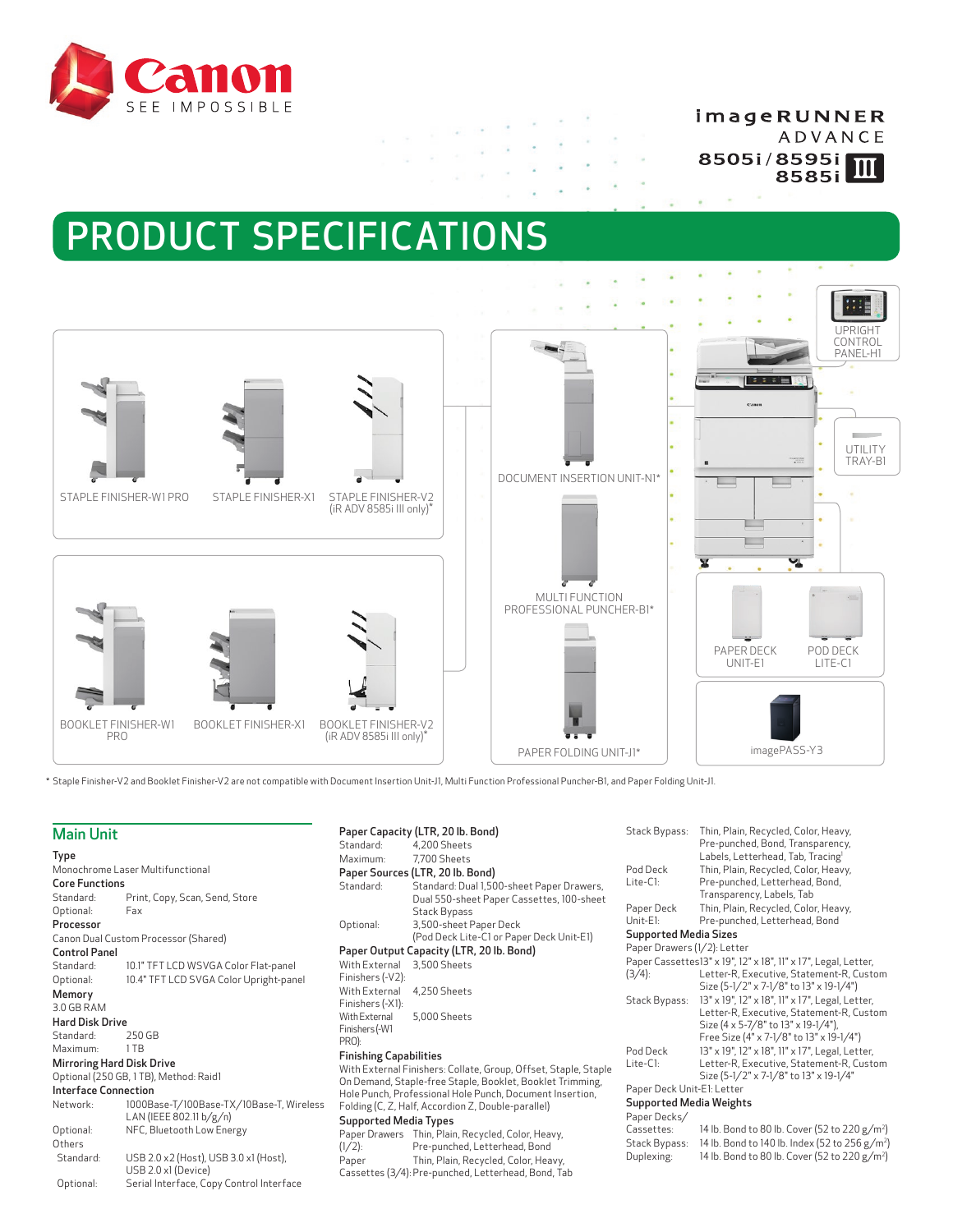### Warm-up Time

From Power On: Approx. 60 Seconds<sup>2</sup> From Sleep Mode: Approx. 60 Seconds<sup>3</sup>

## Dimensions (W x D x H)<br>Standard: 26-3/8"

26-3/8" x 30-5/8" x 48" (670 mm x 779 mm x 1,220 mm) With Optional

Control Panel: 58-3/8" x 30-3/8" x 49-1/4"  $(1,481 \text{ mm} \times 770 \text{ mm} \times 1,252 \text{ mm})$ Installation Space (W x D)

Upright

| Fully         | 162" x 55-1/8" (4,124 mm x 1,400 mm)                         |
|---------------|--------------------------------------------------------------|
| Configured:   | (POD Deck Lite-C1 + Booklet Finisher-W1                      |
|               | Pro + Document Insertion Unit-N1 + Paper                     |
|               | Folding Unit-J1 + Multi Function Professional<br>Puncher-B1) |
| Weight        |                                                              |
| With Standard |                                                              |
| Flat Touch    |                                                              |
| Panel:        | Approx. 520.3 lb. (236 kg) <sup>4</sup>                      |
| With Optional |                                                              |
| Unright       |                                                              |

Control Panel: Approx. 529.1 lb. (240 kg)4

## Print Specifications

### Print Speed

| Up to 105 ppm (Letter)   |
|--------------------------|
| Up to 81 ppm (Letter-R)  |
| Up to 63 ppm (Legal)     |
| Up to 53 ppm (11" x 17") |
| Up to 95 ppm (Letter)    |
| Up to 73 ppm (Letter-R)  |
| Up to 60 ppm (Legal)     |
| Up to 49 ppm (11" x 17") |
| Up to 85 ppm (Letter)    |
| Up to 67 ppm (Letter-R)  |
| Up to 57 ppm (Legal)     |
| Up to 43 ppm (11" x 17") |
|                          |

Print Resolution (dpi)

#### 1200 x 1200, 600 x 600 Standard Page Description Languages

## UFR III, PCL®6, Adobe® PS® 3

#### Direct Print

Available from USB, Advanced Box, Remote UI, and Web Access<sup>5</sup>

#### Supported File Types

PDF, TIFF, JPEG, EPS,<sup>6</sup> XPS

## Printing from Mobile and Cloud

A range of software and MEAP-based solutions are available to provide printing from mobile devices or Internet-connected devices and cloud-based services depending on your requirements.

## Fonts<br>PCL fonts:

PCL fonts: 93 Roman, 10 Bitmap fonts, 2 OCR fonts, Andalé Mono WT J/K/S/T (Japanese, Korean, Simplified and Traditional Chinese)<sup>7</sup>, Barcode fonts8 PS fonts: 136 Roman

#### Operating System9

| UFRIII: | Server 2008/Windows 7/Server 2008 R2/   |
|---------|-----------------------------------------|
|         | Server 2012/Windows 8.1/Server 2012 R2/ |
|         | Windows 10/Server 2016, MAC OS X (10.9  |
|         | or later)                               |
| PCL:    | Server 2008/Windows 7/Server 2008 R2/   |
|         | Server 2012/Windows 8.1/Server 2012 R2/ |
|         | Windows 10/Server 2016                  |
| PS:     | Server 2008/Windows 7/Server 2008 R2/   |
|         | Server 2012/Windows 81/Server 2012 R2/  |

Server 2012/Windows 8.1/Server 2012 R2/ Windows 10/Server 2016, MAC OS X (10.9 or later)

## Print Features

Suspend Job Timeout, Subset Finishing (PS only), Profile Settings, Secured Print, Watermark, Header/Footer, Page Layout, Two-sided Printing, Collating, Booklet Printing, Grouping, Mixed Paper Sizes/Orientations, Offsetting, Front/Back Covers, Toner Reduction, Poster Printing, Forced Hold Printing

## Copy Specifications

#### Copy Speed

8505i III: Up to 105 ppm (Letter) Up to 81 ppm (Letter-R) Up to 63 ppm (Legal) Up to 53 ppm (11" x 17") 8595i III: Up to 95 ppm (Letter) Up to 73 ppm (Letter-R) Up to 60 ppm (Legal) Up to  $49$  ppm ( $11" \times 17"$ ) 8585i III: Up to 85 ppm (Letter) Up to 67 ppm (Letter-R) Up to 57 ppm (Legal) Up to 43 ppm (11" x 17") First-Copy-Out Time As Fast as 2.7 Seconds Copy Resolution (dpi)<br>Reading: 600 x 6 Reading: 600 x 600<br>Printing: 1200 x 120 Printing: 1200 x 1200 Multiple Copies Up to 9,999 Copies Copy Exposure Automatic or Manual (9 Levels) Magnification 25%-400% (1% Increments) Preset Reductions 25%, 50%, 64%, 73%, 78% Preset Enlargements

#### 121%, 129%, 200%, 400%

#### Basic Copy Features

Preset Reduction/Enlargement Ratios by Area, Paper Setting, Previous Settings, Favorite Settings, Finishing, Two-Sided, Density Adjustment, Original Type Selection, Interrupt Mode, Setting Confirmation/Cancel

### Special Copy Features

Book to Two Pages, Two-sided Original, Finishing, Booklet, Job Build, N on 1, Add Cover, Insert Sheets, Different Size Originals, Density Adjustment, Original Type Selection, Transparency Cover Sheets, Page Numbering, Copy Set Numbering, Sharpness, Erase Frame, Secure Watermark, Print Date, Shift, Gutter, Print & Check, Negative/Positive, Repeat Images, Merge Job Blocks, Job Done Notice, Mirror Image, Print on Tab, Store in Mail Box, Superimpose Image, Cascade Copy, Copy ID Card, Multi Sheet Feed Detection, Skip Blank Pages, Free Size Original

## Scan Specifications

#### **Type**

Color Platen and Single-pass Duplexing Automatic Document Feeder

#### Document Feeder Paper Capacity

#### 300 Sheets (20 lb. Bond)

Document Feeder Supported Media Sizes 11" x 17", Legal, Letter, Letter-R, Statement, Statement-R, Custom size [5" x 5-1/2" to 12" x 17" (128 x 139.7 mm to 304.8 mm x 431.8 mm)]

#### Document Feeder Supported Media Weights

| BW Original: | 13 lb. Bond to 80 lb. Cover<br>(50 to 220 g/m2) |
|--------------|-------------------------------------------------|
| CL Original: | 17 lb. Bond to 80 lb. Cover<br>(64 to 220 g/m2) |

## Platen Acceptable Originals

Sheet, Book, 3-Dimensional Objects [Height: Up to 2" (50 mm), Weight: up to 4.4 lb.  $(2 \text{ kg})$ ]

#### Platen Max. Scanning Size

11-3/4" x 17" (297 mm x 431.8 mm)

#### Pull Scan

Color Network ScanGear2 for both Twain and WIA Supported OS: Windows 7/8.1/10/Server 2008/Server 2008 R2/Server 2012/Server 2012 R2/Server 2016

#### Scan Resolution (dpi)

600 x 600, 400 x 400, 300 x 300, 200 x 400, 200 x 200, 200 x 100, 150 x 150, 100 x 100

#### Scan to Mobile Devices and Cloud-based Services

A range of solutions is available to provide scanning to mobile devices or and cloud-based services depending on your requirements.

#### Scan Speed (Letter)

Single-sided Scanning BW: 120 ipm (300 dpi)/120 ipm (600 dpi) Color: 120 ipm (300 dpi)

Double-sided Scanning BW: 240 ipm (300 dpi)/150 ipm (600 dpi) Color: 220 ipm (300 dpi)

## Send Specifications

#### **Destination**

Email/Internet Fax (SMTP), SMB v3.0, FTP, WebDAV, Mail Box, Super G3 Fax (Optional), IP Fax (Optional) Color Mode

Automatic-Color Select (Full Color/Grayscale), Automatic-Color Select(Full Color/Black-and-White),

Full color, Grayscale, and Black-and-White

## Address Book

LDAP (2,000)/Local (1,600)/Speed dial (200) Send Resolution (dpi)

600 x 600, 400 x 400, 300 x 300, 200 x 400, 200 x 200, 200 x 100, 150 x 150, 100 x 100

#### Communication Protocol

File: FTP (TCP/IP), SMB v3.0, WebDAV<br>Email: SMTP, POP3 SMTP, POP3

#### File Format

Standard: TIFF, JPEG, PDF(Compact, Searchable, Apply policy, Optimize for Web, PDF A/1-b, Encrypted, Device Signature), XPS (Compact, Searchable, Device Signature), Office Open XML (PowerPoint, Word) Optional: PDF (Trace & Smooth, User Signature), XPS (User Signature)

## Universal Send Features

Original Type Selection,Two-sided Original, Book to Two Pages, Different-size Originals, Density Adjustment, Sharpness, Copy Ratio, Erase Frame, Job Build, Sender's Name (TTI), Delayed Send, Preview, Job Done Notice, File Name, Subject/Message, Reply-to, Email Priority, TX Report, Original Content Orientation, Skip Blank Originals, Multi Sheet Feed Detection

## Fax Specifications (Optional)

## Maximum Number of Connection Lines

4 Modem Speed Super G3: 33.6 Kbps<br>G3: 14.4 Kbps 14.4 Kbps Compression Method MH, MR, MMR, JBIG Resolution (dpi) 400 x 400, 200 x 400, 200 x 200, 200 x 100 Sending/Recording Size Statement-R to 11" x 17 Fax Memory Up to 30,000 Pages Speed Dials Max. 200 Group Dials/Destinations Max. 199 Dials Sequential Broadcast Max. 256 Addresses Memory Backup Yes Fax Features Original Type Selection, Two-sided Original, Book to Two

Pages, Different-size Originals, Density for Scanning, Sharpness, Copy Ratio, Erase Frame, Job Build, Sender's Name (TTI), Selecting the Telephone Line, Direct Send, Delayed Send, Preview, Job Done Notice, TX Report, Multi Sheet Feed Detection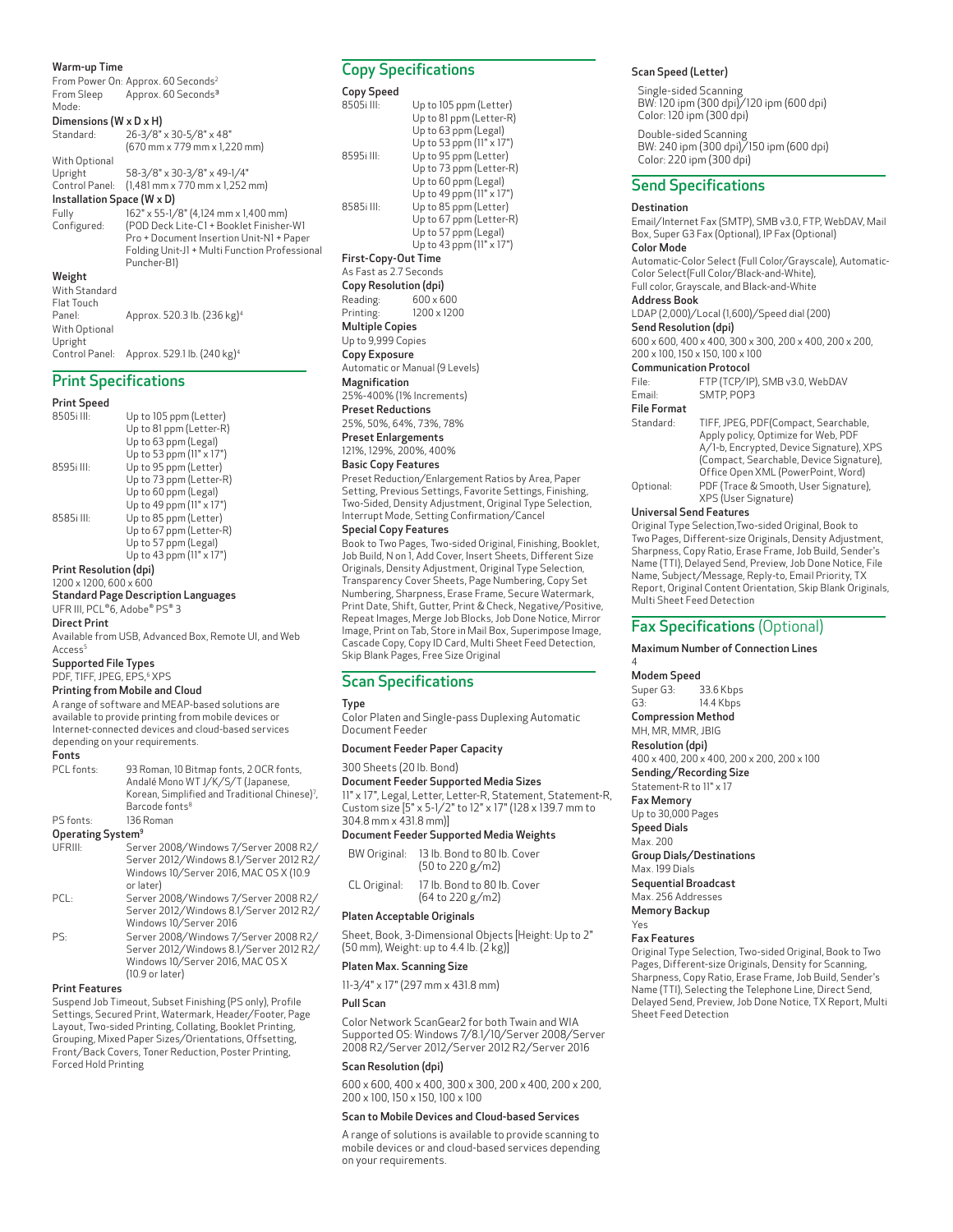## Store Specifications

Mail Box (Number Supported)

100 User In-boxes, 1 Memory RX In-box, 50 Confidential Fax In-boxes, 30,000 Maximum Pages Stored Advanced Box

#### Communication

Protocol: SMB or WebDAV Supported<br>Client PC: Windows (Windows 7/8.1/10) Concurrent Connections (Max.): SMB: 64 WebDAV: 3 (Active Sessions) Advanced Box Available Disc Space Approx. 16 GB (Standard HDD) Approx. 480 GB (Optional 1 TB HDD) Advanced Box Features Authentication for Advanced Box Log-in, Sort Function, Printing a PDF File with a Password, imageWARE Secure Audit Manager Support Memory Media Standard: USB

## Security Specifications

#### Authentication

| Standard:         | Universal Login Manager, uniFLOW<br>Online Express, <sup>10</sup> User Authentication,<br>Department ID Authentication,<br>(Device and Function Level Log-in),<br><b>Access Management System</b>   |
|-------------------|-----------------------------------------------------------------------------------------------------------------------------------------------------------------------------------------------------|
| Optional:<br>Data | uniFLOW                                                                                                                                                                                             |
| Standard:         | Trusted Platform Module (TPM), Hard Disk<br>Password Lock, Hard Disk Drive Erase, Mail<br>Box Password Protection, Hard Disk Drive<br>Encryption (FIPS140-2 Validated), Verify<br>System at Startup |
| Optional:         | Hard Disk Drive Mirroring, Hard Disk Drive<br>removal, IEEE 2600.2 Common Criteria<br>Certification, Data Loss Prevention<br>(Requires uniFLOW)                                                     |
| Network           |                                                                                                                                                                                                     |
| Standard:         | IP/Mac Address Filtering, IPsec, TLS<br>Encrypted Communication, SNMP V3.0, IEEE<br>802.1X, IPv6, SMTP Authentication, POP<br>Authentication before SMTP, S/MIME,<br>SIEM Integration               |
| Document          |                                                                                                                                                                                                     |
| Standard:         | Secure Watermark, Secure Print, Adobe<br>LiveCycle® Rights Management ES2.5<br>Integration, Encrypted PDF, Encrypted<br>Secure Print, Device Signature                                              |
| Optional:         | User Signatures, Document Scan Lock                                                                                                                                                                 |

## Environmental Specifications

Operating Environment Temperature: 50 to 86 ºF Humidity: 20 to 80 % RH (Relative Humidity) Power Requirements 120-127 V AC, 60 Hz, 16 A Plug (Main Unit) NEMA 5-20P Power Consumption Maximum: Approx. 2,032 W Standby: Approx. 239 W<sup>11</sup> Sleep Mode: Approx. 0.9 W or less<sup>12</sup> Typical Electricity Consumption (TEC) Rating: 8505i III: 10.5 kWh 8595i III: 9.8 kWh 8585i III: 9.0 kWh **Standards** ENERGY STAR Certified

Rated EPEAT® Gold<sup>13</sup> Ecomark

## **Consumables**

Toner GPR-37 Black Toner Toner Yield (Estimated @ 6% Coverage) 70,000 pages

#### Fiery Print Controller Specifications (Optional)

Name imagePASS-Y3 (External) System Fiery FS350Pro Print Resolution (dpi) 1200 x 1200, 600 x 600 Standard Page Description Languages PCL6, Adobe PS 3 Memory 8 GB (2 x 4 GB) Hard Disk Drive 500 GB SATA Processor Intel Pentium G4400 (3.3 GHz) Fonts<br>PS: PS: 138 Adobe PS Fonts<br>PCL: 113 PCL Fonts 113 PCL Fonts

## Supported Operating Systems

Windows 7 (32 and 64 bit)/Windows 8.1 (32 and 64 bit)/ Windows 10 (32 and 64 bit)/Windows Server 2012 (64 bit only)/Windows Server 2012 R2 (64 bit only)/Windows Server 2016 R2 (64 bit only)/MAC OS (10.11 or later) Interface

2 x Ethernet (1000Base-T/100Base-TX/10Base-T), USB 3.0 x 2 (rear), x3 (front on Fiery Quick Touch™), USB 2.0 x4 (rear) Network Protocols

TCP/IP (FTP, SMTP, POP, HTTP, SNMP, LDAP, SLP, SMB, LPD, IPP, WS-Discovery, Bonjour, Direct Mobile Printing, Port9100, SNTP, 802.1X, DHCP, DNS, NTP) Fiery Print Controller Features

Fiery Command WorkStation6/Paper Catalog, Fiery Remote Scan/Fiery Hot Folders & Virtual Printers/Fiery JDF Fiery Print Controller Options

Fiery Impose, Fiery Compose, Fiery Impose and Compose, Removable HDD Kit, Fiery Image Viewer Dimensions (W x D x H) 8" x 9-3/4" x 15-1/8" (203 mm x 248 mm x 384 mm)

## Paper Supply Options

## PAPER DECK UNIT-E1

| Paper                     |                                                            |
|---------------------------|------------------------------------------------------------|
| Capacity:                 | 3,500 Sheets [20 lb. Bond (80 g/m <sup>2</sup> )]          |
| Paper Size:               | Letter                                                     |
| Paper Weight:             | 14 lb. Bond to 140 lb. Index (52 to 256 g/m <sup>2</sup> ) |
| Power Source:             | From the Main Unit                                         |
| Dimensions                | 13-3/8" x 24-7/8" x 22-1/2"                                |
| $(W \times D \times H)$ : | (340 mm x 630 mm x 572 mm)                                 |
| Weight:                   | Approx. 75.0 lb. (34 kg)                                   |
| POD DECK LITE-C1          |                                                            |
| Paper                     |                                                            |
| Capacity:                 | 3,500 Sheets [20 lb. Bond (80 g/m <sup>2</sup> )]          |
| Paper Size:               | 13" x 19", 12" x 18", 11" x 17", Legal, Letter,            |
|                           | Letter-R, Executive, Statement-R, and                      |
|                           | Custom Size (5-1/2" x 7-1/8" to 13" x 19-1/4")             |
| Paper Weight:             | 14 lb. Bond to 140 lb. Index (52 to 256 g/m <sup>2</sup> ) |
| Power Source:             | 120-127 V AC, 60 Hz, 2.2 A                                 |
| Dimensions                | 24-7/8" x 27" x 22-5/8"                                    |
| $(W \times D \times H)$ : | $(633 \times 686 \times 574 \text{ mm})$                   |
| Weight:                   | Approx. 149.9 lb. (68 kg)                                  |

## Output Options

STAPLE FINISHER-V214 Number of Trays: 3 Tray A (Upper) Capacity:<sup>15</sup> Letter/Executive/Statement-R 250 Sheets 13" x 19"/12" x 18/11" x 17"/Legal/Letter-R 125 Sheets Tray B (Middle) Capacity:<sup>15</sup> Letter/Executive/Statement-R 250 Sheets 13" x 19"/12" x 18"/11" x 17"/Legal/Letter-R 125 Sheets Tray C (Lower) Capacity:<sup>15</sup> Letter/Executive/Statement-R 3,000 Sheets 13" x 19"/12" x 18"/11" x 17"/Legal/Letter-R 1,500 Sheets **Acceptable** Paper Weight: 14 lb. Bond to 140 lb. Index (52 to 256 g/m2 ) Staple Position: Corner, Double Staple Capacity: Corner Staple and Double Staple: Letter/ Executive: 65 Sheets [24 lb. Bond (90 g/m2 )] 11" x 17"/ Legal/<br>Letter-R: Letter-R: 30 Sheets [24 lb. Bond (90 g/m2 )] Staple-Free Staple: 11"x17"/ Letter: 5 Sheets [14 to 17 lb. Bond (52 to 64 g/m2 )] 4 Sheets [17.3 to 21.7 lb. Bond (65 to 81.4 g/m2 )] 3 Sheets [21.7 to 28 lb. Bond (81.5 to 105 g/m2 )] Staple On Demand: 65 Sheets [20 lb. Bond (80 g/m2 )] Power Source: From the Main Unit Dimensions  $(W \times D \times H)$ : 25-7/8" x 24-1/2" x 47-1/8" (656 mm x 623 mm x 1,195 mm)16 Weight: Approx. 77.2 lb. (35 kg) STAPLE FINISHER-X1 Number of Travs: Tray A (Upper) Capacity:<sup>15</sup> Letter/Executive/Statement-R 1,500 Sheets 13" x 19"/12" x 18"/11" x 17"/Legal/Letter-R 750 Sheets Tray B (Middle) Capacity:<sup>15</sup> Letter/Executive/Statement-R 250 Sheets 11" x 17"/Legal/Letter-R 125 Sheets Tray C (Lower) Capacity:<sup>15</sup> Letter 2,500 Sheets Executive/Statement-R 1,500 Sheets 13" x 19"/12-5/8" x 17-11/16"/ 12" x 18"/ 11" x 17"/Legal/Letter-R 750 Sheets Acceptable Paper Weight: 14 lb. Bond to 140 lb. Index (52 to 256 g/m2 ) Staple Position: Corner, Double Staple Capacity: Letter/<br>Executive: Executive: 100 Sheets [20 lb. Bond (80 g/m2 )] -<br>11" x 17"/Legal/<br>Letter-R: Letter-R: 50 Sheets [20 lb. Bond (80 g/m2 )] Power Source: 100-240 V AC, 50/60 Hz, 2.8 A Dimensions (W x D x H):<br>Weight: 30-3/4" x 30-1/8" x 41" (782 mm × 765 mm × 1040 mm)16 Approx. 141.1 lb. (64 kg)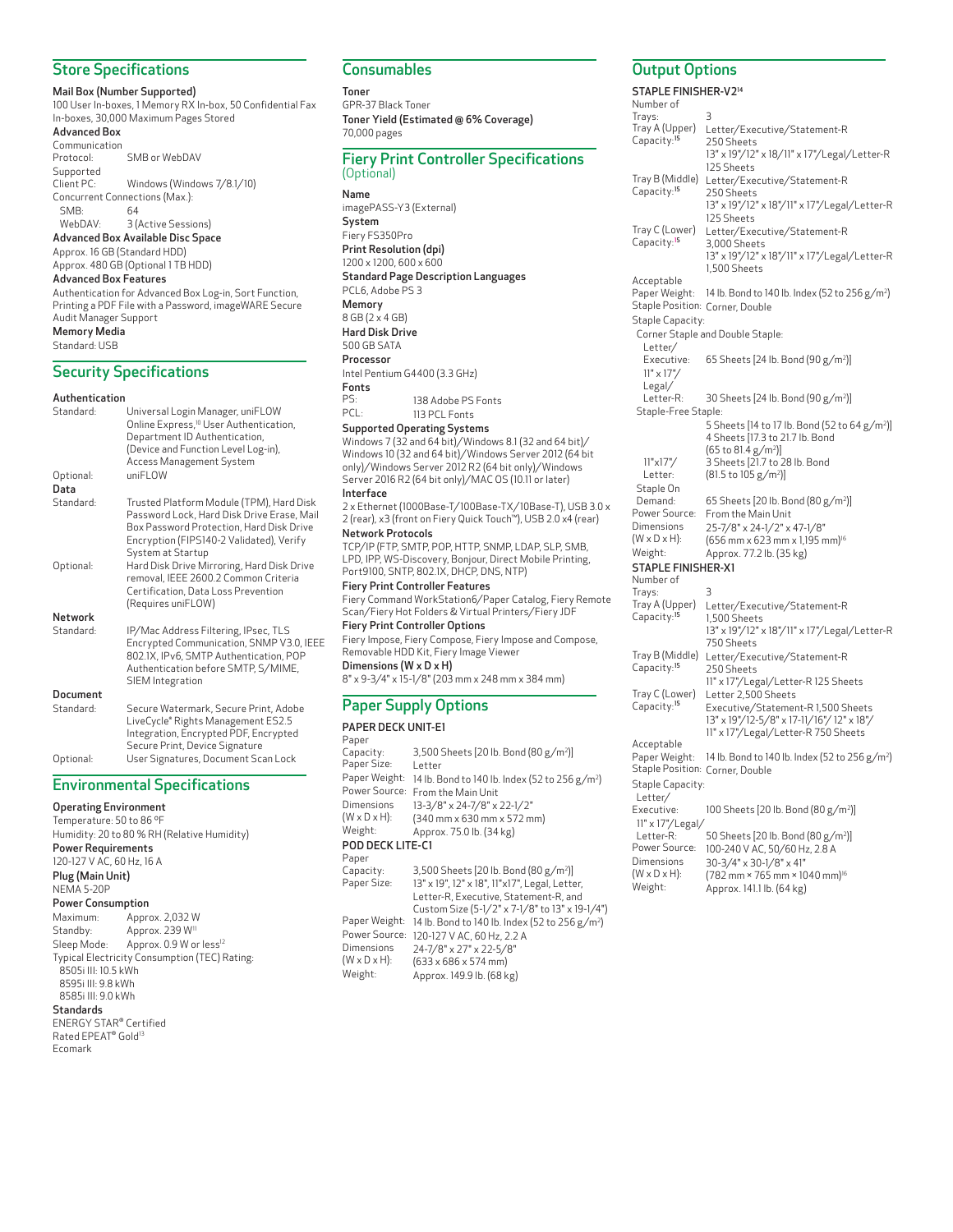## STAPLE FINISHER-W1 PRO

| Number of                                 |                                                                                               |
|-------------------------------------------|-----------------------------------------------------------------------------------------------|
| Trays:                                    | 2                                                                                             |
| Tray A (Upper)                            | 13" x 19"/12" x 18"/11" x 17"/Legal/Letter/                                                   |
| Capacity: <sup>15</sup>                   | Letter-R/Executive<br>1,000 Sheets                                                            |
| Tray B (Lower)<br>Capacity: <sup>15</sup> |                                                                                               |
| If the High-                              | Letter/Executive 2,000 Sheets,                                                                |
|                                           | Volume Stack 13" x 19"/12" x 18"/11" x 17"/Legal/Letter-R                                     |
| Mode is set                               | 1,000 Sheets                                                                                  |
| to "OFF":                                 |                                                                                               |
| If the High-                              | Letter/Executive/Executive-R                                                                  |
| Volume Stack 4,000 Sheets,                |                                                                                               |
| Mode is set                               | Letter-R 2,000 Sheets                                                                         |
| to "ON":                                  | 11" x 17"/Legal 1,500 Sheets                                                                  |
|                                           | 13" x 19"/12" x 18"/Executive-R 1,000 Sheets                                                  |
| Acceptable<br>Paper Weight:               | 14 lb. Bond to 140 lb. Index (52 to 256 g/m <sup>2</sup> )                                    |
| Staple Position: Corner, Double           |                                                                                               |
| Staple Capacity:                          |                                                                                               |
| Letter/                                   |                                                                                               |
| Executive:                                | 100 Sheets [14 to 20 lb. Bond (52 to 80 g/m <sup>2</sup> )]                                   |
| 11" x 17"/Legal/                          |                                                                                               |
| Executive-R/                              |                                                                                               |
| Letter-R:<br>Power Source:                | 50 Sheets [14 to 20 lb. Bond (52 to 80 g/m <sup>2</sup> )]                                    |
| <b>Dimensions</b>                         | 120-127 V AC, 50/60 Hz, 8 A<br>35" x 31-1/4" x 48-3/4"                                        |
| $(W \times D \times H)$ :                 | (890 mm × 792 mm × 1239 mm) <sup>16</sup>                                                     |
| Weight:                                   | Approx. 286.6 lb. (130 kg)                                                                    |
| BOOKLET FINISHER-V2 <sup>14</sup>         |                                                                                               |
| Number of                                 |                                                                                               |
| Irays:                                    | З                                                                                             |
| Tray A (Upper)<br>Capacity: <sup>15</sup> | Letter/Executive/Statement-R<br>250 Sheets                                                    |
|                                           | 13" x 19"/12" x 18"/11" x 17"/Legal/Letter-R                                                  |
|                                           | 125 Sheets                                                                                    |
| Tray B (Middle)                           | Letter/Executive/Statement-R                                                                  |
| Capacity: <sup>15</sup>                   | 250 Sheets                                                                                    |
|                                           | 13" x 19"/12" x 18"/11" x 17"/Legal/Letter-R<br>125 Sheets                                    |
| Tray C (Lower)                            | Letter/Executive/Statement-R                                                                  |
| Capacity: <sup>15</sup>                   | 3,000 Sheets                                                                                  |
|                                           | 13" x 19"/12-5/8" x 17-11/16"/12" x 18"/                                                      |
|                                           | 11" x 17"/Legal/Letter-R 1,500 Sheets                                                         |
| Acceptable<br>Paper Weight:               | 14 lb. Bond to 140 lb. Index (52 to 256 g/m <sup>2</sup> )                                    |
| Staple Position: Corner, Double           |                                                                                               |
| Staple Capacity:                          |                                                                                               |
|                                           | Corner Staple and Double Staple:                                                              |
| Letter/                                   | 65 Sheets [24 lb. Bond (90 g/m <sup>2</sup> )]                                                |
| Executive:                                |                                                                                               |
| $11" \times 17" /$                        |                                                                                               |
| Legal/<br>Letter-R:                       | 30 Sheets [24 lb. Bond (90 g/m <sup>2</sup> )]                                                |
| Staple-Free Staple:                       |                                                                                               |
|                                           | 5 Sheets [14 to 17 lb. Bond (52 to 64 g/m <sup>2</sup> )]                                     |
|                                           | 4 Sheets [17.3 to 21.7 lb. Bond                                                               |
|                                           | $(65 \text{ to } 81.4 \text{ g/m}^2)]$                                                        |
| 11"x17"                                   | 3 Sheets [21.7 to 28 lb. Bond                                                                 |
| Letter:<br>Staple On                      | $(81.5 \text{ to } 105 \text{ g}/\text{m}^2)]$                                                |
| Demand:                                   | 65 Sheets [20 lb. Bond (80 g/m²)]                                                             |
| Saddle-Stitch                             | 13" x 19", 12 x 18, 11" x 17", Legal, Letter-R,                                               |
| Paper Size:                               | Custom Size (8-1/4" x 11" to 13" x 19-1/4")                                                   |
| Paper Capacity                            | 20 sheets x 5 sets [16 to 20 lb. Bond (60 to 81                                               |
| of Saddle-<br>Stitch Mode:                | g/m <sup>2</sup> )] [including one cover sheet up to 140 lb.<br>Index (256 g/m <sup>2</sup> ) |
| Power Source:                             | From the Main Unit                                                                            |
| Dimensions                                | 25-7/8" x 24-1/2" x 47-1/8"                                                                   |
| $(W \times D \times H)$ :                 | (656 mm x 623 mm x 1,195 mm) <sup>16</sup>                                                    |
| Weight:                                   | Approx. 127.9 lb. (58 kg)                                                                     |

## BOOKLET FINISHER-X1

Number of Trays: 3 Tray A (Upper) Capacity:<sup>15</sup> Letter/Executive/Statement-R 1,500 Sheets 13" x 19"/ 12" x 18"/11" x 17"/Legal/Letter-R 750 Sheets Tray B (Middle) Letter/Executive/Executive-R/ Capacity:<sup>15</sup> Statement-R 250 Sheets 11" x 17"/Legal/Letter-R 125 Sheets Tray C (Lower) Capacity:<sup>15</sup> Letter 2,500 Sheets Executive/Statement-R 1,500 Sheets 13" x 19"/12-5/8" x 17-11/16"/ 12" x 18"/ 11" x 17"/ Legal/Letter-R 750 Sheets Acceptable Paper Weight: 14 lb. Bond to 140 lb. Index (52 to 256 g/m2 ) Staple Position: Corner, Double Staple Capacity: Letter/<br>Executive: Executive: 100 Sheets [20 lb. Bond (80 g/m<sup>2</sup>)] 11" x 17"/ Legal/<br>Letter-R: Letter-R: 50 Sheets [20 lb. Bond (80 g/m2 )] Saddle-Stitch Paper Size: 13" x 19"/12" x 18"/11" x 17"/Legal/Letter-R, Custom Size (8-1/4" x 11" to 13" x 19-1/4") Paper Capacity of Saddle-Stitch Mode: 20 sheets x 10 sets [14 to 20 lb. Bond (52 to 80 g/m2 )] [(Including one cover sheet up to 140 lb. Index (256 g/m2 )] Power Source: 100-240 V AC, 50/60 Hz, 2.8 A Dimensions (W x D x H):<br>Weight: 35-1/4" x 30-1/8" x 41" (896 mm × 765 mm × 1040 mm)16 242.5 lb. (110 kg) BOOKLET FINISHER-W1 PRO Number of Trays: Tray A (Upper) 13" x 19"/12" x 18"/11" x 17"/Legal/Letter/ Capacity:<sup>15</sup> Letter-R/Executive 1,000 Sheets Tray B (Lower) Capacity:<sup>15</sup> If the High Volume Stack 13" x 19"/12" x 18"/Legal/Letter-R/ Mode is set to Executive-R 1,000 Sheets "OFF": Letter/Executive 2,000 Sheets If the High Volume Stack Letter-R 2,000 Sheets Mode is set to 11" x 17"/Legal/Executive-R 1,500 Sheets "ON": Letter/Executive 4,000 Sheets, 13" x 19"/12" x 18" 1,000 Sheets Acceptable Paper Weight: 14 lb. Bond to 140 lb. Index (52 to 256 g/m2 ) Staple Position: Corner, Double Staple Capacity: Letter/ Executive: 100 Sheets [14 to 20 lb. Bond (52 to 80 g/m2 )] 11" x 17"/ Legal/ Executive-R/ Letter-R: 50 Sheets [14 to 20 lb. Bond (52 to 80 g/m2 )] Saddle-Stitch Paper Size: 13" x 19"/12" x 18"/11" x 17"/Legal/Letter-R, Custom Size" (8-1/4" x 11" to 13" x 19-1/4") Paper Capacity 25 sheets x 10 sets [14 to 20 lb. Bond (52 to of Saddle-Stitch Mode: 80 g/m2 )] [(including one cover sheet up to 140 lb. Index (256 g/m2 )] 120-127 V AC, 50/60 Hz, 8 A **Dimensions**  $(W \times D \times H)$ 41-3/4" x 31-1/4" x 48-3/4"  $(1060 \text{ mm} \times 792 \text{ mm} \times 1239 \text{ mm})^{16}$ Weight: 401.2 lb. (182 kg) 2/3 HOLE PUNCHER-A1<sup>17</sup> Acceptable Punch Paper Weight: 14 lb. Bond to 140 lb. Index (52 to 256 g/m2 ) Acceptable Punch Paper Size: .<br>Two holes 11" x 17", Legal, Letter, Letter-R, Executive Three holes 11" x 17", Letter, Executive Power Source: From the Main Unit PUNCHER UNIT-BF118 Acceptable Punch Paper Weight: 14 lb. Bond to 140 lb. Index (52 to 256 g/m2 ) Acceptable Punch Paper Size: Two holes Legal, Letter, Letter-R, 11" x 17", Executive Three holes 11" x 17", Letter, Executive

Power Source: From the Finisher

#### PUNCHER UNIT-BS1<sup>19</sup> Acceptable Punch Paper Weight: 14 lb. Bond to 140 lb. Index (52 to 256 g/m2 ) Acceptable Punch Paper Size: Two holes Legal, Letter, Letter-R, Custom Size (7-1/8" x 7-1/8" to 11-3/4" x 17") Three holes 11" x 17", Letter, Executive, Custom Size (9-1/2" x 7-1/8" to 11-3/4" x 17") Power Source: From the Finisher MULTI FUNCTION PROFESSIONAL PUNCHER-B1<sup>20</sup> Acceptable Paper Weight: Bypass: 14 lb. Bond to 110 lb. Cover (52 to 300 g/m2 ) Punch: 20 lb. Bond to 110 lb. Cover (75 to 300 g/m2 ) Acceptable Punch Paper Size: 12"x18", 11"x17", Legal, Letter-R, Letter Supported Punch Dies (Optional): Letter, Loose Leaf (3-, 4-, or 5- hole), Plastic Comb (19-hole), Twin Loop (21- or 32-hole), Color Coil (44-hole), Velo Bind (11-hole) Power Source: 115 V AC, 60 Hz, 3.8 A Dimensions  $(W \times D \times H)$ : 17-1/2" x 31-3/8" x 41" (445 mm x 795 mm x 1040 mm) Weight: 225 lb. (102 kg) INNER BOOKLET TRIMMER-A1<sup>21</sup> Trim Capacity: 40 Sheets Acceptable Paper Weight: 16 lb. Bond to 140 lb. Index (60 to 256 g/m2 ) Acceptable Paper Size: 13" x 19", 12"x18", 11"x17", Legal, Letter-R, Custom Size (8-1/4"x11" to 13"x 19-1/4") Power Source: From the Finisher BOOKLET TRIMMER-F1<sup>22</sup> Booklet Capacity: 15 Booklets [Booklet Size: Letter, 20 lb. Bond, 3/4" (20 mm) trim amount] Trim Amount: 1/8" to 1-1/8" (2 mm to 20 mm ) Waste Tray Capacity: Approx. 5,000 Sheets Dimensions  $(W \times D \times H)$ : 82-1/2" x 31-1/8" x 41" (2,095 mm x 790 mm x 1,040 mm) (including joint) Weight: Approx. 392.4 lb. (178 kg) DOCUMENT INSERTION UNIT-N120 Number of Insertion Trays 2 Trays Acceptable Insertion Paper Letter-R, Executive, Custom Size (7-1/8" x Size: 13" x 19", 12" x 18", 11' x 17", Legal, Letter, 7-1/8" to 13" x 19-1/4") Acceptable Insertion Paper Weight:<br>Power Source: 14 lb. Bond to 140 lb. Index (52 to 256 g/m2) 100-240 V AC, 50/60 Hz, 1.0 A Dimensions  $(W \times D \times H)$ : 13-1/4" x 31-1/4" x 55-3/8" (336 mm x 793 mm x 1407 mm) Weight Approx. 134.5 lb. (61 kg) PAPER FOLDING UNIT-J118 Supported Fold C-Fold, Z-Fold, Accordion Z-Fold, Types: Double-parallel Fold, Half-fold Paper Size/ Weight: C-Fold Paper Letter-R / 14 to 28 lb. Bond Size/ Weight: (52 to 105 g/m2 ) Z-Fold Paper 11" x 17", Legal, Letter-R/14 to 28 lb.

Size/ Weight: Bond (52 to 105 g/m2 )

Weight Approx. 156.5 lb. (71 kg)

(52 to 90 g/m2 )

Letter-R/14 to 28 lb. Bond (52 to 105 g/m2 )

Letter-R/14 to 28 lb. Bond (52 to 105 g/m2 ) From the Finisher

13-1/4" x 31-1/4" x 46-7/8" (336 mm x 793 mm x 1190 mm)

Legal, Letter-R/14 to 24 lb. Bond

Accordion Z-Fold Paper Size/ Weight:

Double Parallel Fold Paper Size/ Weight:

Half Fold Paper Size/ Weight:<br>Power Source:

Dimensions  $(W \times D \times H)$ :